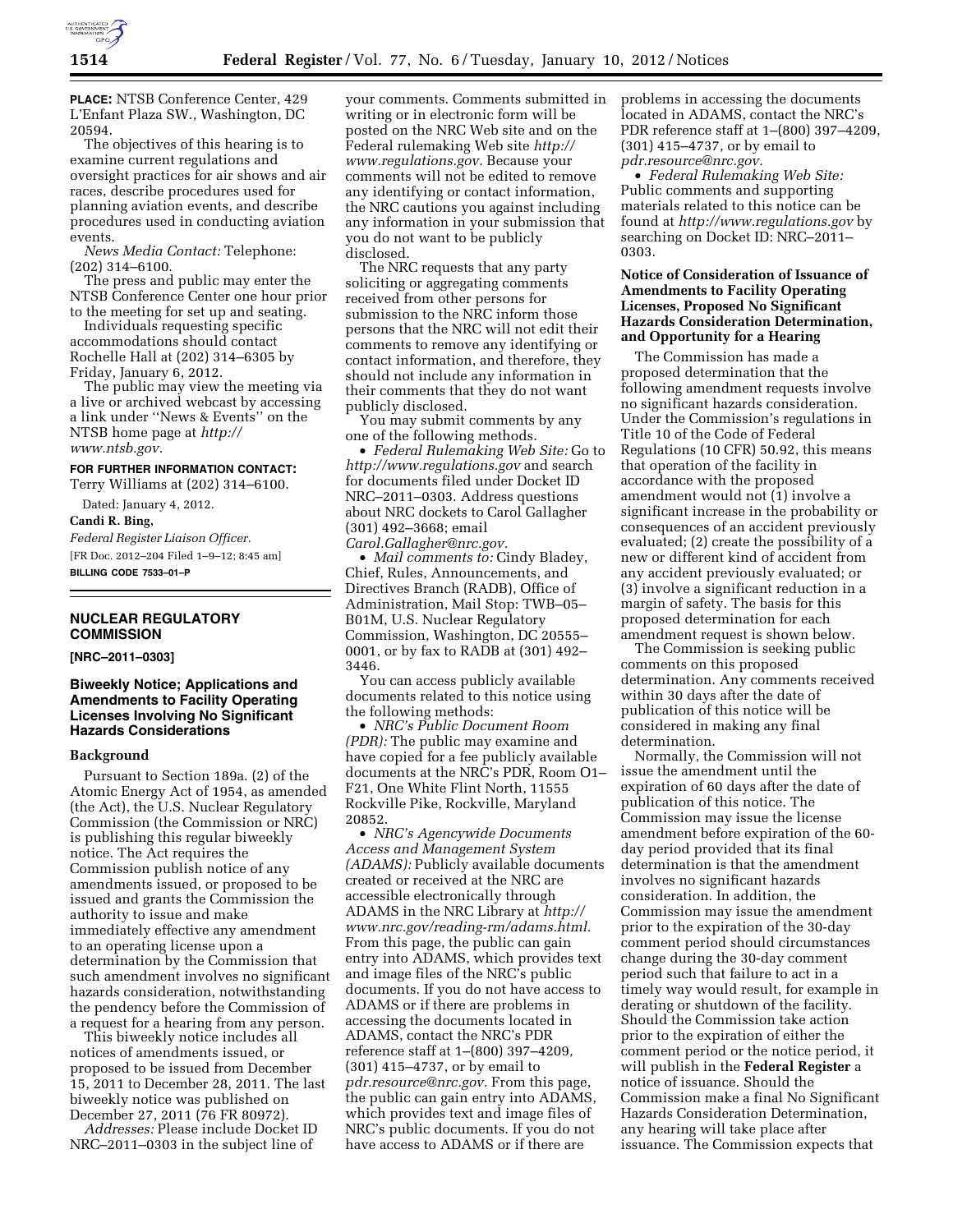the need to take this action will occur very infrequently.

Within 60 days after the date of publication of this notice, any person(s) whose interest may be affected by this action may file a request for a hearing and a petition to intervene with respect to issuance of the amendment to the subject facility operating license. Requests for a hearing and a petition for leave to intervene shall be filed in accordance with the Commission's

''Rules of Practice for Domestic Licensing Proceedings'' in 10 CFR part 2. Interested person(s) should consult a current copy of 10 CFR 2.309, which is available at the NRC's PDR, located at One White Flint North, Room O1–F21, 11555 Rockville Pike (first floor), Rockville, Maryland 20874. The NRC regulations are accessible electronically from the NRC Library on the NRC Web site at *[http://www.nrc.gov/reading-rm/](http://www.nrc.gov/reading-rm/doc-collections/cfr/) [doc-collections/cfr/.](http://www.nrc.gov/reading-rm/doc-collections/cfr/)* If a request for a hearing or petition for leave to intervene is filed by the above date, the Commission or a presiding officer designated by the Commission or by the Chief Administrative Judge of the Atomic Safety and Licensing Board Panel, will rule on the request and/or petition; and the Secretary or the Chief Administrative Judge of the Atomic Safety and Licensing Board will issue a notice of a hearing or an appropriate order.

As required by 10 CFR 2.309, a petition for leave to intervene shall set forth with particularity the interest of the petitioner in the proceeding, and how that interest may be affected by the results of the proceeding. The petition should specifically explain the reasons why intervention should be permitted with particular reference to the following general requirements: (1) The name, address, and telephone number of the requestor or petitioner; (2) the nature of the requestor's/petitioner's right under the Act to be made a party to the proceeding; (3) the nature and extent of the requestor's/petitioner's property, financial, or other interest in the proceeding; and (4) the possible effect of any decision or order which may be entered in the proceeding on the requestor's/petitioner's interest. The petition must also identify the specific contentions which the requestor/ petitioner seeks to have litigated at the proceeding.

Each contention must consist of a specific statement of the issue of law or fact to be raised or controverted. In addition, the requestor/petitioner shall provide a brief explanation of the bases for the contention and a concise statement of the alleged facts or expert opinion which support the contention

and on which the requestor/petitioner intends to rely in proving the contention at the hearing. The requestor/petitioner must also provide references to those specific sources and documents of which the petitioner is aware and on which the requestor/petitioner intends to rely to establish those facts or expert opinion. The petition must include sufficient information to show that a genuine dispute exists with the applicant on a material issue of law or fact. Contentions shall be limited to matters within the scope of the amendment under consideration. The contention must be one which, if proven, would entitle the requestor/ petitioner to relief. A requestor/ petitioner who fails to satisfy these requirements with respect to at least one contention will not be permitted to participate as a party.

Those permitted to intervene become parties to the proceeding, subject to any limitations in the order granting leave to intervene, and have the opportunity to participate fully in the conduct of the hearing.

If a hearing is requested, the Commission will make a final determination on the issue of no significant hazards consideration. The final determination will serve to decide when the hearing is held. If the final determination is that the amendment request involves no significant hazards consideration, the Commission may issue the amendment and make it immediately effective, notwithstanding the request for a hearing. Any hearing held would take place after issuance of the amendment. If the final determination is that the amendment request involves a significant hazards consideration, then any hearing held would take place before the issuance of any amendment.

All documents filed in NRC adjudicatory proceedings, including a request for hearing, a petition for leave to intervene, any motion or other document filed in the proceeding prior to the submission of a request for hearing or petition to intervene, and documents filed by interested governmental entities participating under 10 CFR 2.315(c), must be filed in accordance with the NRC E–Filing rule (72 FR 49139, August 28, 2007). The E– Filing process requires participants to submit and serve all adjudicatory documents over the Internet, or in some cases to mail copies on electronic storage media. Participants may not submit paper copies of their filings unless they seek an exemption in accordance with the procedures described below.

To comply with the procedural requirements of E–Filing, at least 10 days prior to the filing deadline, the participant should contact the Office of the Secretary by email at *[hearing.docket@nrc.gov,](mailto:hearing.docket@nrc.gov)* or by telephone at (301) 415–1677, to request (1) a digital identification (ID) certificate, which allows the participant (or its counsel or representative) to digitally sign documents and access the E– Submittal server for any proceeding in which it is participating; and (2) advise the Secretary that the participant will be submitting a request or petition for hearing (even in instances in which the participant, or its counsel or representative, already holds an NRCissued digital ID certificate). Based upon this information, the Secretary will establish an electronic docket for the hearing in this proceeding if the Secretary has not already established an electronic docket.

Information about applying for a digital ID certificate is available on the NRC's public Web site at *[http://](http://www.nrc.gov/site-help/e-submittals/apply-certificates.html) [www.nrc.gov/site-help/e-submittals/](http://www.nrc.gov/site-help/e-submittals/apply-certificates.html) [apply-certificates.html.](http://www.nrc.gov/site-help/e-submittals/apply-certificates.html)* System requirements for accessing the E– Submittal server are detailed in the NRC's ''Guidance for Electronic Submission,'' which is available on the agency's public Web site at *[http://](http://www.nrc.gov/site-help/e-submittals.html)  [www.nrc.gov/site-help/e](http://www.nrc.gov/site-help/e-submittals.html)[submittals.html.](http://www.nrc.gov/site-help/e-submittals.html)* Participants may attempt to use other software not listed on the Web site, but should note that the NRC's E–Filing system does not support unlisted software, and the NRC Meta System Help Desk will not be able to offer assistance in using unlisted software.

If a participant is electronically submitting a document to the NRC in accordance with the E–Filing rule, the participant must file the document using the NRC's online, Web-based submission form. In order to serve documents through the Electronic Information Exchange System, users will be required to install a Web browser plug-in from the NRC Web site. Further information on the Web-based submission form, including the installation of the Web browser plug-in, is available on the NRC's public Web site at *[http://www.nrc.gov/site-help/e](http://www.nrc.gov/site-help/e-submittals.html)[submittals.html.](http://www.nrc.gov/site-help/e-submittals.html)* 

Once a participant has obtained a digital ID certificate and a docket has been created, the participant can then submit a request for hearing or petition for leave to intervene. Submissions should be in Portable Document Format (PDF) in accordance with the NRC guidance available on the NRC public Web site at *[http://www.nrc.gov/site](http://www.nrc.gov/site-help/e-submittals.html)[help/e-submittals.html.](http://www.nrc.gov/site-help/e-submittals.html)* A filing is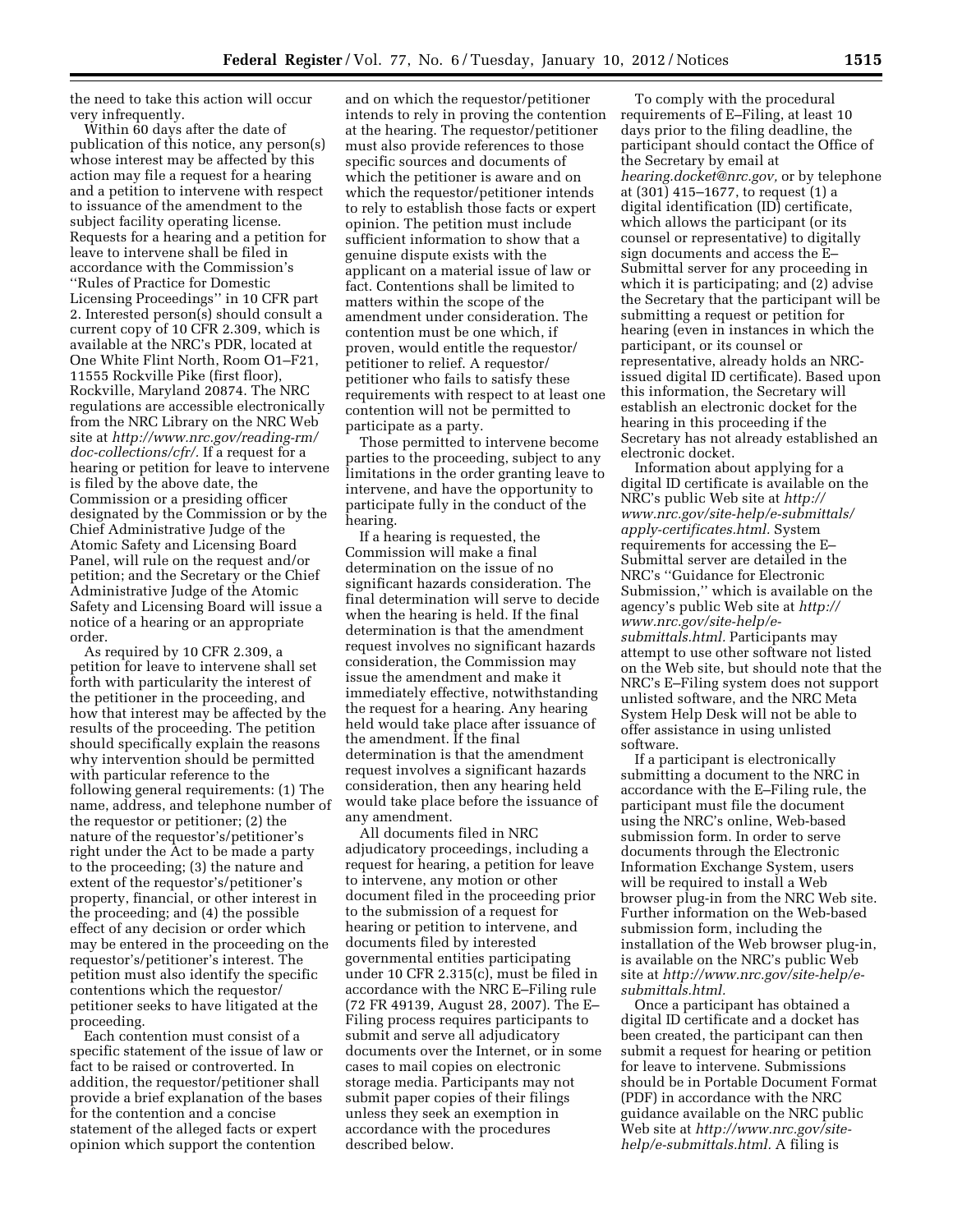considered complete at the time the documents are submitted through the NRC's E–Filing system. To be timely, an electronic filing must be submitted to the E–Filing system no later than 11:59 p.m. Eastern Time on the due date. Upon receipt of a transmission, the E– Filing system time-stamps the document and sends the submitter an email notice confirming receipt of the document. The E–Filing system also distributes an email notice that provides access to the document to the NRC Office of the General Counsel and any others who have advised the Office of the Secretary that they wish to participate in the proceeding, so that the filer need not serve the documents on those participants separately. Therefore, applicants and other participants (or their counsel or representative) must apply for and receive a digital ID certificate before a hearing request/ petition to intervene is filed so that they can obtain access to the document via the E–Filing system.

A person filing electronically using the agency's adjudicatory E–Filing system may seek assistance by contacting the NRC Meta System Help Desk through the ''Contact Us'' link located on the NRC Web site at *[http://](http://www.nrc.gov/site-help/e-submittals.html)  [www.nrc.gov/site-help/e](http://www.nrc.gov/site-help/e-submittals.html)[submittals.html,](http://www.nrc.gov/site-help/e-submittals.html)* by email at *[MSHD.Resource@nrc.gov,](mailto:MSHD.Resource@nrc.gov)* or by a tollfree call at 1–(866) 672–7640. The NRC Meta System Help Desk is available between 8 a.m. and 8 p.m., Eastern Time, Monday through Friday, excluding government holidays.

Participants who believe that they have a good cause for not submitting documents electronically must file an exemption request, in accordance with 10 CFR 2.302(g), with their initial paper filing requesting authorization to continue to submit documents in paper format. Such filings must be submitted by: (1) First class mail addressed to the Office of the Secretary of the Commission, U.S. Nuclear Regulatory Commission, Washington, DC 20555– 0001, Attention: Rulemaking and Adjudications Staff; or (2) courier, express mail, or expedited delivery service to the Office of the Secretary, Sixteenth Floor, One White Flint North, 11555 Rockville Pike, Rockville, Maryland 20852, Attention: Rulemaking and Adjudications Staff. Participants filing a document in this manner are responsible for serving the document on all other participants. Filing is considered complete by first-class mail as of the time of deposit in the mail, or by courier, express mail, or expedited delivery service upon depositing the document with the provider of the service. A presiding officer, having

granted an exemption request from using E–Filing, may require a participant or party to use E–Filing if the presiding officer subsequently determines that the reason for granting the exemption from use of E–Filing no longer exists.

Documents submitted in adjudicatory proceedings will appear in NRC's electronic hearing docket which is available to the public at *[http://](http://ehd1.nrc.gov/ehd/)  [ehd1.nrc.gov/ehd/,](http://ehd1.nrc.gov/ehd/)* unless excluded pursuant to an order of the Commission, or the presiding officer. Participants are requested not to include personal privacy information, such as social security numbers, home addresses, or home phone numbers in their filings, unless an NRC regulation or other law requires submission of such information. With respect to copyrighted works, except for limited excerpts that serve the purpose of the adjudicatory filings and would constitute a Fair Use application, participants are requested not to include copyrighted materials in their submission.

Petitions for leave to intervene must be filed no later than 60 days from the date of publication of this notice. Nontimely filings will not be entertained absent a determination by the presiding officer that the petition or request should be granted or the contentions should be admitted, based on a balancing of the factors specified in 10 CFR  $2.309(c)(1)(i)$ –(viii).

For further details with respect to this license amendment application, see the application for amendment which is available for public inspection at the NRC's PDR, located at One White Flint North, Room O1–F21, 11555 Rockville Pike (first floor), Rockville, Maryland 20852. Publicly available documents created or received at the NRC are accessible electronically through ADAMS in the NRC Library at *[http://](http://www.nrc.gov/reading-rm/adams.html)  [www.nrc.gov/reading-rm/adams.html.](http://www.nrc.gov/reading-rm/adams.html)*  Persons who do not have access to ADAMS or who encounter problems in accessing the documents located in ADAMS, should contact the NRC's PDR Reference staff at 1–(800) 397–4209, (301) 415–4737, or by email to *[pdr.resource@nrc.gov.](mailto:pdr.resource@nrc.gov)* 

*Carolina Power & Light Company, et al., Docket No. 50–400, Shearon Harris Nuclear Power Plant, Unit 1, Wake and Chatham Counties, North Carolina* 

*Date of amendment request:* August 22, 2011.

*Description of amendment request:*  The proposed amendment would revise Technical Specification (TS) 6.9.1.6, ''Core Operating Limits Report,'' to add plant-specific methodology, ANP–3011

(P), ''Harris Nuclear Plant Unit 1 Realistic Large Break LOCA [Loss-of-Coolant Accident] Analysis,'' Revision 1, that implements AREVA's NRCapproved topical report, EMF– 2103(P)(A), ''Realistic Large Break LOCA Methodology for Pressurized Water Reactors,'' and add EMF– 2103(P)(A), ''Realistic Large Break LOCA Methodology for Pressurized Water Reactors,'' Revision 2 or higher upon approval of the specific revision by the NRC, to the TS 6.9.1.6.2 listing of analytical methods used to determine the core operating limits, and eliminates extraneous detail in TS 6.9.1.6 that cross references each method to the applicable TS Section 3.0 specifications and parameters.

*Basis for proposed no significant hazards consideration determination:*  As required by 10 CFR 50.91(a), the licensee has provided its analysis of the issue of no significant hazards consideration, which is presented below:

1. Does the proposed change involve a significant increase in the probability or consequences of an accident previously evaluated?

*Response:* No.

The TR [topical report] underlying the proposed HNP [Shearon Harris Nuclear Power Plant] methodology has been reviewed and approved by the NRC for use in determining core operating limits and for evaluation of LBLOCA [large break loss-ofcoolant accident]. The core operating limits to be developed using the new methodologies for HNP will be established in accordance with the applicable limitations as documented in the NRC SE [safety evaluation]. In the April 9, 2003, NRC SE, the NRC concluded that the S–RELAP5 RLBLOCA [realistic large break loss-ofcoolant accident] methodology is acceptable for referencing in licensing applications in accordance with the stated limitations.

The proposed change enables the use of new methodology to re-analyze a LBLOCA. It does not, by itself, impact the current design bases. Revised analysis may either result in continued conformance with design bases or may change the design bases. If design basis changes result from a revised analysis, the specific design changes will be evaluated in accordance with HNP design change procedures and 10 CFR 50.59.

The proposed change does not involve physical changes to any plant structure, system, or component (SSC). Therefore, the probability of occurrence for a previously analyzed accident is not significantly increased.

The consequences of a previously analyzed accident are dependent on the initial conditions assumed for the analysis, the behavior of the fission product barriers during the analyzed accident, the availability and successful functioning of the equipment assumed to operate in response to the analyzed event, and the setpoints at which these actions are initiated.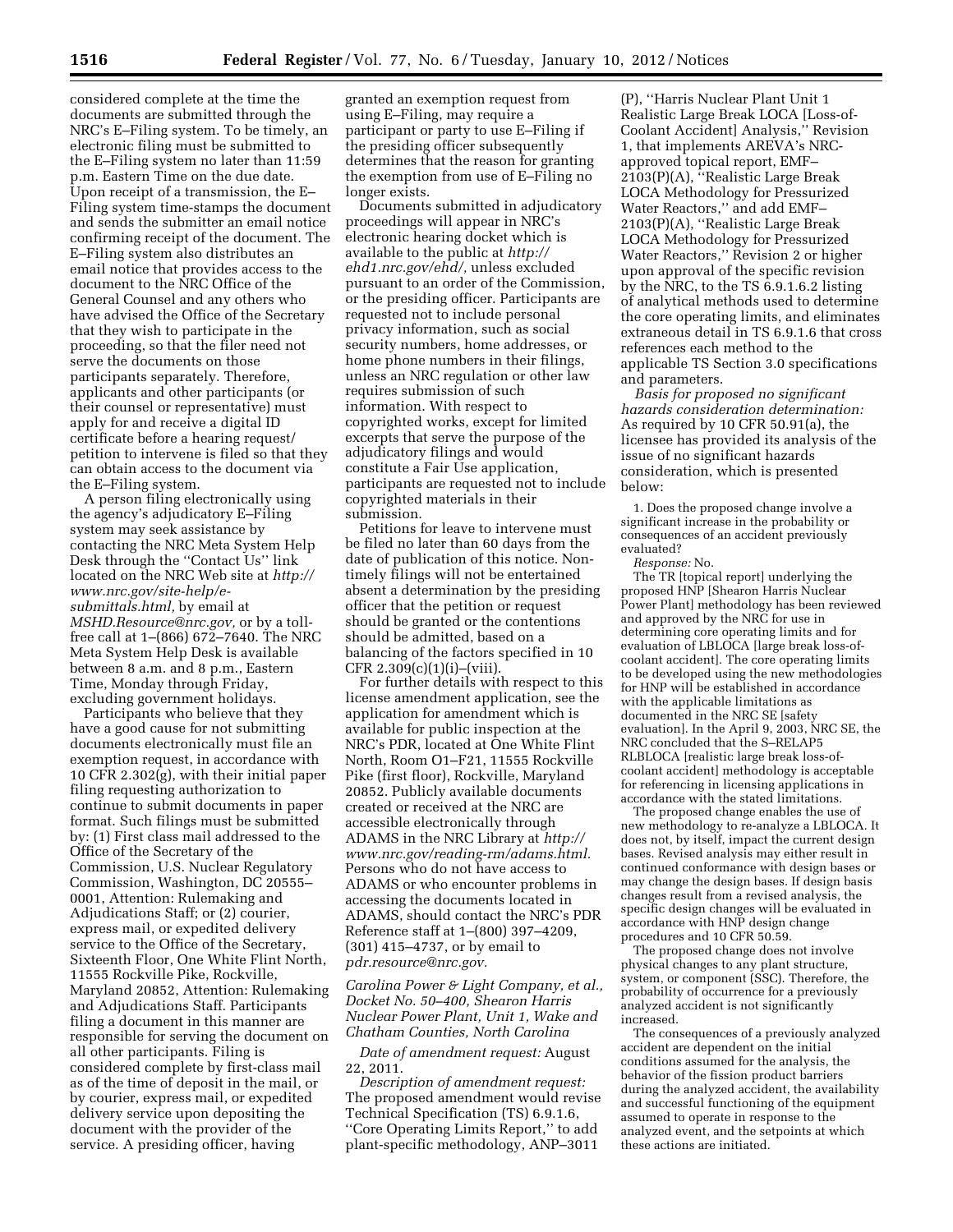The proposed methodologies will ensure that the plant continues to meet applicable design and safety analyses acceptance criteria. The proposed change does not affect the performance of any equipment used to mitigate the consequences of an analyzed accident. As a result, no analysis assumptions are impacted and there are no adverse effects on the factors that contribute to offsite or onsite dose as a result of an accident. The proposed change does not affect setpoints that initiate protective or mitigative actions. The proposed change ensures that plant SSCs are maintained consistent with the safety analysis and licensing bases.

Therefore, this amendment does not involve a significant increase in the probability or consequences of a previously analyzed accident.

2. Does the proposed change create the possibility of a new or different kind of accident from any previously evaluated? *Response:* No.

The proposed change does not involve any physical alteration of plant SSCs. No new or different equipment is being installed and no installed equipment is being operated in a different manner. There is no change to the parameters within which the plant is normally operated or in the setpoints that initiate protective or mitigative actions. As a result, no new failure modes are being introduced.

Therefore, the proposed change will not create the possibility of a new or different kind of accident from any accident previously evaluated.

3. Does the proposed change involve a significant reduction in a margin of safety? *Response:* No.

There is no impact on any margin of safety resulting from the incorporation of this new TR into the TS or deletion of cross-reference information from the description of the COLR [core operating limit report]. If design basis changes result from a revised analysis that uses these new methodologies, the specific design changes will be evaluated in accordance with HNP design change procedures and 10 CFR 50.59. Any potential reduction in the margin of safety would be evaluated for that specific design change.

Therefore, this amendment does not involve a significant reduction in the margin of safety.

The NRC staff has reviewed the licensee's analysis and, based on this review, it appears that the three standards of 10 CFR 50.92(c) are satisfied. Therefore, the NRC staff proposes to determine that the amendment request involves no significant hazards consideration.

*Attorney for licensee:* David T. Conley, Associate General Counsel II— Legal Department, Progress Energy Service Company, LLC, Post Office Box 1551, Raleigh, North Carolina 27602.

*NRC Branch Chief:* Douglas A. Broaddus.

*Entergy Nuclear Operations, Inc., Docket No. 50–293, Pilgrim Nuclear Power Station, Plymouth County, Massachusetts* 

*Date of amendment request:* October 28, 2011.

*Description of amendment request:*  The proposed amendment would revise Technical Specification (TS) Table 3.2.B to increase the condensate storage tank low water level setpoint for the interlock to high-pressure coolant injection (HPCI) pump suction valves. The proposed amendment would also correct typographical errors in TS numbering and referencing that were introduced in previous license amendment requests.

*Basis for proposed no significant hazards consideration determination:*  As required by 10 CFR 50.91(a), the licensee has provided its analysis of the issue of no significant hazards consideration which is presented below:

1. Does the proposed change involve a significant increase in the probability or consequences of an accident previously evaluated?

*Response:* No.

The increasing of the setpoint for the Condensate Storage Tank (CST) low water level High Pressure Coolant Injection (HPCI) System automatic suction transfer to the Suppression Pool is not a precursor to any accident previously evaluated. The CST is not utilized to mitigate the consequences of any accident previously evaluated. The increase in the setpoint provides for HPCI pump performance with the required flow to mitigate the accident conditions. The proposed corrections to typographical errors incurred in the prior License Amendments provide correct references to the applicable existing Specifications, which is an administrative change.

The proposed changes do not involve a change to the safety function of the HPCI system operation. The proposed TS revision involves no significant changes to the operation of any systems or components in normal or accident operating conditions.

Therefore, the proposed change does not involve a significant increase in the probability or consequences of an accident previously evaluated.

2. Does the proposed change create the possibility of a new or different kind of accident from any accident previously evaluated?

*Response:* No.

The increasing of the setpoint for the Condensate Storage Tank (CST) low water level High Pressure Coolant Injection (HPCI) System automatic suction transfer to the Suppression Pool is not a precursor to any accident previously evaluated. The CST is not utilized to mitigate the consequences of any accident previously evaluated. The increase in the setpoint provides for HPCI pump performance with the required flow to mitigate the accident conditions. The proposed corrections to typographical errors incurred in the prior License Amendments

provide correct references to the applicable existing Specifications, which is an administrative change.

The proposed changes do not change the safety function of the HPCI and RCIC [reactor core isolation cooling] systems. There is no alteration to the parameters within which the plant is normally operated. The increase in the setpoint is not a precursor to new or different kinds of accidents and do not initiate new or different kinds of accidents. The impact of these changes have been analyzed and found to be acceptable within the design limits and plant operating procedures. As a result, no new failure modes are being introduced.

Therefore, the proposed change does not create the possibility of a new or different kind of accident from any previously evaluated.

3. Does the proposed change involve a significant reduction in a margin of safety? *Response:* No.

The margin of safety is established through the design of the plant structures, systems, and components, the parameters within which the plant is operated and the establishment of the setpoints for the actuation of equipment relied upon to respond to an event and design basis accidents. The proposed change increases the setpoint at which protective actions are initiated, but does not change the requirements governing operation or availability of safety equipment assumed to operate to preserve the margin of safety. The corrections to the typographical errors introduced in prior License Amendments do not impact the safety margin.

Therefore, the proposed change does not involve a significant reduction in the margin of safety.

The NRC staff has reviewed the licensee's analysis and, based on this review, it appears that the three standards of 10 CFR 50.92(c) are satisfied. Therefore, the NRC staff proposes to determine that the amendment request involves no significant hazards consideration.

*Attorney for licensee:* Mr. William C. Dennis, Assistant General Counsel, Entergy Nuclear Operations, Inc., 400 Hamilton Avenue, White Plains, NY 10601.

*NRC Branch Chief:* Nancy Salgado.

*Exelon Generation Company, LLC, Docket Nos. 50–373 and 50–374, LaSalle County Station, Unit 2, LaSalle County, Illinois* 

*Date of amendment request:* October 26, 2011.

*Description of amendment request:*  The proposed amendment revises license condition 2.C.(32) to require the installation of NETCO–SNAP–IN® inserts to be completed no later than December 31, 2012, for LaSalle County Station (LSCS) Unit 2. In addition, license condition 2.C.(31) is revised to apply until March 31, 2012, and a new license condition 2.C.(34) is being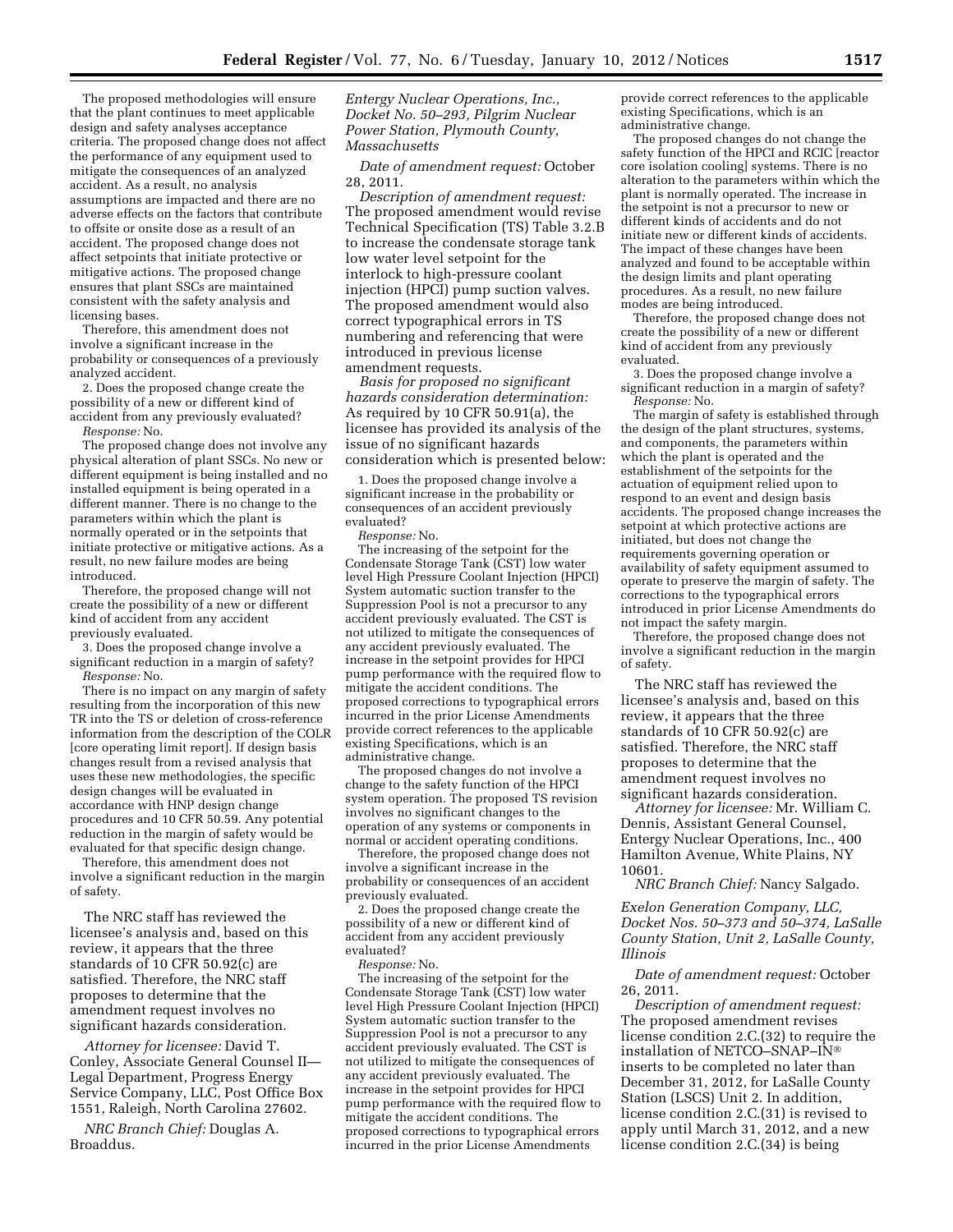proposed to prohibit fuel storage after March 31, 2012, in spent fuel pool (SFP) storage rack cells that have not been upgraded with the NETCO–SNAP–IN® inserts.

*Basis for proposed no significant hazards consideration determination:*  As required by 10 CFR 50.91(a), the licensee has provided its analysis of the issue of no significant hazards consideration, which is presented below:

1. Does the proposed change involve a significant increase in the probability or consequences of an accident previously evaluated?

*Response:* No.

The proposed change revises the LSCS Unit 2 Operating License to accelerate the timeline for installation of the NETCO– SNAP–IN® inserts in the LSCS Unit 2 SFP, and limit the time period under which BORAFLEXTM is credited as the neutron absorbing material in the Unit 2 SFP. There are no changes to the SFP criticality analysis associated with the proposed change. The SFP criticality analysis was previously approved by the NRC and continues to demonstrate that the effective neutron multiplication factor, Keff, is less than or equal to 0.95 if the SFP is fully flooded with unborated water. No physical changes to the plant are proposed, no new plant equipment is being installed, and there are no changes to the manner in which the plant is operated. Rather, the proposed change is administrative because it involves accelerating the timeline for installing the NETCO–SNAP–IN® inserts and limiting the time period under which BORAFLEX<sup>TM</sup> is credited as the neutron absorbing material in the Unit 2 SFP.

The probability that a fuel assembly would be dropped is unchanged by the proposed change. These events involve failures of administrative controls, human performance, and equipment failures that are unaffected by the proposed change. The proposed change does not result in a significant increase in the consequence of an accident previously analyzed. The criticality analysis that demonstrates adequate margin to criticality for spent fuel storage rack cells with rack inserts in the LSCS Unit 2 SFP, and adequate criticality margin for assemblies accidentally dropped onto the spent fuel storage racks, is not being changed. The consequences of dropping a fuel assembly onto any other fuel assembly or other structure are unaffected by the proposed change.

Therefore, the proposed change does not involve a significant increase in the probability or consequences of an accident previously evaluated.

2. Does the proposed change create the possibility of a new or different kind of accident from any accident previously evaluated?

*Response:* No.

The proposed change revises the LSCS Unit 2 Operating License to accelerate the timeline for installation of the NETCO– SNAP–IN® inserts in the LSCS Unit 2 SFP, and limit the time period under which

 $\rm BORAFLEX^{TM}$  is credited as the neutron absorbing material in the Unit 2 SFP. There are no changes to the SFP criticality analysis associated with the proposed change. No physical changes to the plant are proposed, and there are no changes to the manner in which the plant is operated. Rather, the proposed change is administrative because it involves accelerating the timeline for installing the NETCO–SNAP–IN® inserts and limiting the time period under which BORAFLEXTM is credited as the neutron absorbing material in the Unit 2 SFP.

Therefore, the proposed change does not create the possibility of a new or different kind of accident from any accident previously evaluated.

3. Does the proposed change involve a significant reduction in a margin of safety? *Response:* No.

The proposed change revises the LSCS Unit 2 Operating License to accelerate the timeline for installation of the NETCO– SNAP–IN® inserts in the LSCS Unit 2 SFP, and limit the time period under which BORAFLEXTM is credited as the neutron absorbing material in the Unit 2 SFP. Plant safety margins are established through limiting conditions for operation, limiting safety system settings, and safety limits specified in Technical Specifications. The proposed change does not alter these established safety margins. For SFP criticality, the required safety margin is 5% including a conservative margin to account for engineering and manufacturing uncertainties. The proposed change does not alter the criticality analysis for the SFP and does not affect the SFP criticality safety margin.

The NRC staff has reviewed the licensee's analysis and, based on this review, it appears that the three standards of 10 CFR 50.92(c) are satisfied. Therefore, the NRC staff proposes to determine that the requested amendments involve no significant hazards consideration.

*Attorney for licensee:* Mr. Bradley J. Fewell, Associate General Counsel, Exelon Nuclear, 4300 Winfield Road, Warrenville, IL 60555.

*NRC Branch Chief:* Jacob I. Zimmerman.

*FirstEnergy Nuclear Operating Company, et al., Docket Nos. 50–334 and 50–412, Beaver Valley Power Station, Units 1 and 2 (BVPS–1 and 2), Beaver County, Pennsylvania* 

*Date of amendment request:* May 27, 2011.

*Description of amendment request:*  The proposed amendment would modify Technical Specifications (TSs) to allow the BVPS–1 containment spray additive, sodium hydroxide (NaOH), to be replaced by sodium tetraborate (NaTB). Also, an administrative change to the BVPS–2 license is required.

*Basis for proposed no significant hazards consideration determination:* 

As required by 10 CFR 50.91(a), the licensee has provided its analysis of the issue of no significant hazards consideration, which is presented below:

1. Does the proposed amendment involve a significant increase in the probability or consequences of an accident previously evaluated?

*Response:* No.

Use of NaTB in lieu of NaOH would not involve a significant increase in probability of a previously evaluated accident because the containment spray additive is not an initiator of any analyzed accident. The NaTB would be stored and delivered by a passive method that does not have potential to affect plant operations. Any existing NaOH delivery system equipment which remains in place but is removed from service would meet existing seismic and electrical requirements. Therefore the change in additive, including removal of NaOH equipment from service, would not result in any failure modes that could initiate an accident.

The spray additive is used to mitigate the consequences of a LOCA [loss-of-coolant accident]. Use of NaTB as an additive in lieu of NaOH would not involve a significant increase in the consequences of a previously evaluated accident because the amount of NaTB specified in the proposed TS would achieve a pH of 7 or greater, consistent with the current licensing basis. This pH is sufficient to achieve long-term retention of iodine by the containment sump fluid for the purpose of reducing accident related radiation dose following a LOCA.

Therefore, the proposed change does not involve a significant increase in the probability or consequences of an accident previously evaluated.

2. Does the proposed amendment create the possibility of a new or different kind of accident from any accident previously evaluated?

*Response:* No.

Regarding the proposed use of NaTB in lieu of NaOH, the NaTB would be stored and delivered by a passive method that does not have potential to affect plant operations. Any existing NaOH delivery system equipment that is removed from service would meet existing seismic and electrical requirements. Hydrogen generation would not be significantly impacted by the change.

Therefore, no new failure mechanisms, malfunctions, or accident initiators would be introduced by the proposed change, and it would not create the possibility of a new or different kind of accident from any previously evaluated.

3. Does the proposed amendment involve a significant reduction in a margin of safety? *Response:* No.

Since the quantity of NaTB specified in the amended TS would reduce the potential for undesirable chemical effects while achieving radiation dose reductions, corrosion control and hydrogen generation effects that are comparable to NaOH, the proposed change does not involve a significant reduction in a margin of safety. The primary function of an additive is to reduce LOCA consequences by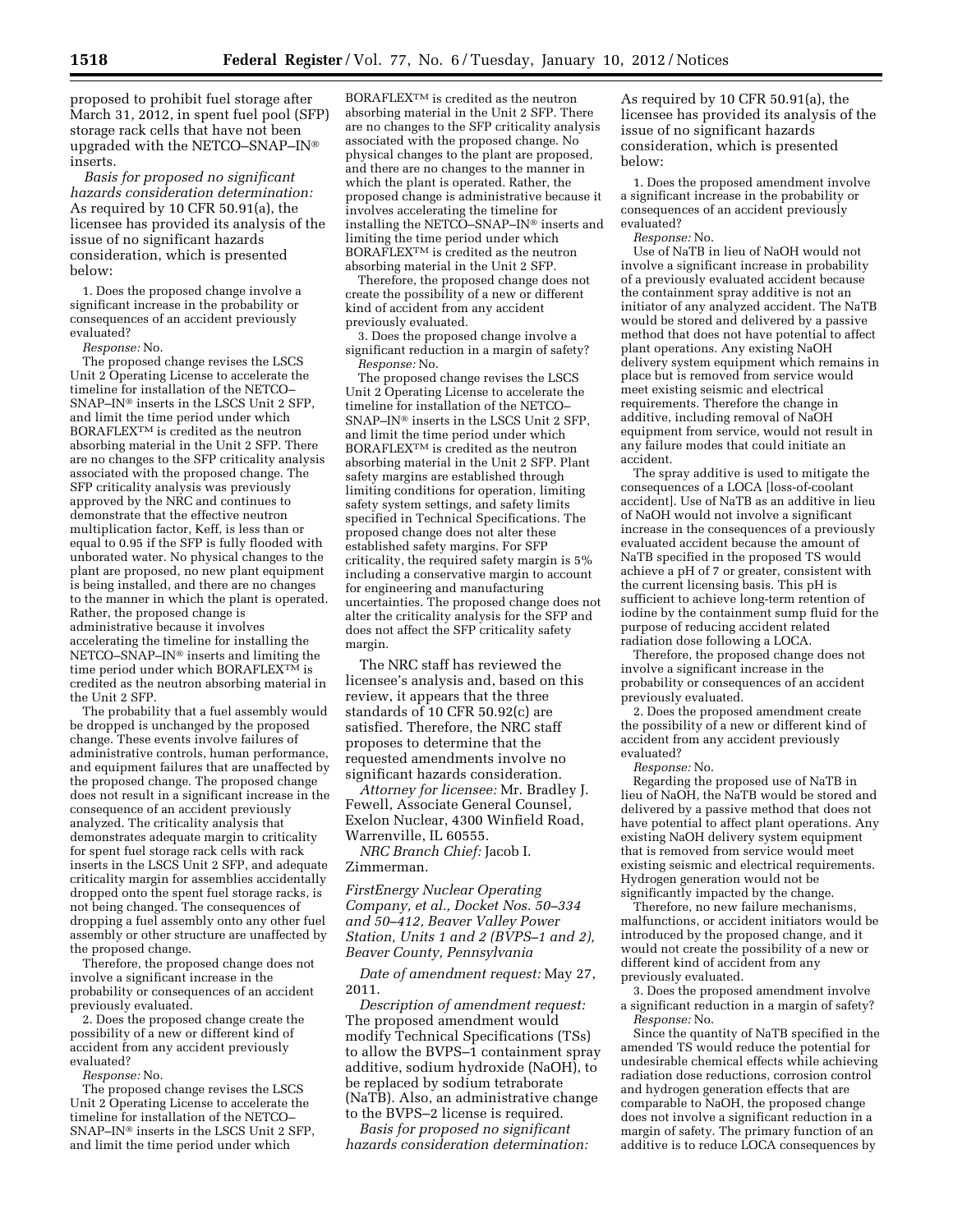controlling the amount of iodine fission products released to containment atmosphere from reactor coolant accumulating in the sump during a LOCA. Because the amended [TS] would achieve a pH of 7 or greater using NaTB, dose related safety margins would not be significantly reduced. Use of NaTB reduces the potential for undesirable chemical effects that could interfere with recirculation flow through the sump strainers. Any existing NaOH delivery system equipment that remains in place but is removed from service would meet existing seismic and electrical requirements and would not interfere with operation of the existing containment or containment spray system.

Therefore, the proposed change does not involve a significant reduction in a margin of safety.

The NRC staff has reviewed the licensee's analysis and, based on this review, it appears that the three standards of 10 CFR 50.92(c) are satisfied. Therefore, the NRC staff proposes to determine that the amendment request involves no significant hazards consideration.

*Attorney for licensee:* David W. Jenkins, FirstEnergy Nuclear Operating Company, FirstEnergy Corporation, 76 South Main Street, Akron, OH 44308. *NRC Branch Chief:* Nancy L. Salgado.

## *NextEra Energy Seabrook, LLC, Docket No. 50–443, Seabrook Station, Unit 1, Rockingham County, New Hampshire*

*Date of amendment request:*  November 17, 2011.

*Description of amendment request:*  The proposed change would revise the applicability of the figures in the Technical Specifications for the reactor coolant system (RCS) pressuretemperature limits and the cold overpressure protection setpoints. The proposed change revises the applicability of the figures from 20 effective full-power years (EFPY) to 23.7 EFPY.

*Basis for proposed no significant hazards consideration (NSHC) determination:* As required by 10 CFR 50.91(a), the licensee has provided its analysis of the issue of NSHC, which is presented below:

1. The proposed change does not involve a significant increase in the probability or consequences of an accident previously evaluated.

The proposed change does not impact the physical function of plant structures, systems, or components (SSCs) or the manner in which SSCs perform their design function. The proposed change neither adversely affects accident initiators or precursors, nor alters design assumptions. The proposed change does not alter or prevent the ability of operable SSCs to perform their intended function to mitigate the consequences of an initiating event within assumed acceptance

limits. The change does not affect the integrity of the RCS pressure boundary. The proposed change to the applicability of the RCS pressure-temperature limits and the cold overpressure protection setpoints continues to protect the integrity of the RCS pressure boundary.

Therefore, the proposed change does not involve a significant increase in the probability or consequences of an accident previously evaluated.

2. The proposed change does not create the possibility of a new or different kind of accident from any previously evaluated.

The proposed change, which revises the applicability of the RCS pressure-temperature limits and the cold overpressure protection setpoints, will not impact the accident analysis. The change does not involve a physical alteration of the plant (*i.e.,* no new or different type of equipment will be installed), a significant change in the method of plant operation, or new operator actions. The proposed change will not introduce failure modes that could result in a new accident. The RCS pressure-temperature limits and the cold overpressure protection setpoints are not accident initiators. The change does not alter assumptions made in the safety analysis.

Therefore, the proposed change does not create the possibility of a new or different kind of accident from any accident previously evaluated.

3. The proposed change does not involve a significant reduction in the margin of safety.

Margin of safety is associated with confidence in the ability of the fission product barriers (*i.e.,* fuel cladding, reactor coolant system pressure boundary, and containment structure) to limit the level of radiation dose to the public. The proposed change does not involve a significant change in the method of plant operation, and no accident analyses will be affected by the proposed changes. Additionally, the proposed changes will not relax any criteria used to establish safety limits and will not relax any safety system settings. The safety analysis acceptance criteria are not affected by this change. The proposed change will not result in plant operation in a configuration outside the design basis. The proposed change does not adversely affect systems that respond to safely shutdown the plant and to maintain the plant in a safe shutdown condition. The proposed change to the applicability of the RCS pressure-temperature limits and the cold overpressure protection setpoints continues to protect the integrity of the RCS pressure boundary.

Therefore, these proposed changes do not involve a significant reduction in a margin of safety.

The NRC staff has reviewed the licensee's analysis and, based on this review, it appears that the three standards of 50.92(c) are satisfied. Therefore, the NRC staff proposes to determine that the amendment request involves NSHC.

*Attorney for licensee:* M.S. Ross, Florida Power & Light Company, P.O. Box 14000, Juno Beach, FL 33408–0420.

*NRC Branch Chief:* Harold K. Chernoff.

## **Notice of Issuance of Amendments to Facility Operating Licenses**

During the period since publication of the last biweekly notice, the Commission has issued the following amendments. The Commission has determined for each of these amendments that the application complies with the standards and requirements of the Atomic Energy Act of 1954, as amended (the Act), and the Commission's rules and regulations. The Commission has made appropriate findings as required by the Act and the Commission's rules and regulations in 10 CFR chapter I, which are set forth in the license amendment.

Notice of Consideration of Issuance of Amendment to Facility Operating License, Proposed No Significant Hazards Consideration Determination, and Opportunity for A Hearing in connection with these actions was published in the **Federal Register** as indicated.

Unless otherwise indicated, the Commission has determined that these amendments satisfy the criteria for categorical exclusion in accordance with 10 CFR 51.22. Therefore, pursuant to 10 CFR 51.22(b), no environmental impact statement or environmental assessment need be prepared for these amendments. If the Commission has prepared an environmental assessment under the special circumstances provision in 10 CFR 51.22(b) and has made a determination based on that assessment, it is so indicated.

For further details with respect to the action see (1) the applications for amendment, (2) the amendment, and (3) the Commission's related letter, Safety Evaluation and/or Environmental Assessment as indicated. All of these items are available for public inspection at the NRC's Public Document Room (PDR), located at One White Flint North, Room O1–F21, 11555 Rockville Pike (first floor), Rockville, Maryland 20852. Publicly available documents created or received at the NRC are accessible electronically through the Agencywide Documents Access and Management System (ADAMS) in the NRC Library at *[http://www.nrc.gov/reading-rm/](http://www.nrc.gov/reading-rm/adams.html)  [adams.html.](http://www.nrc.gov/reading-rm/adams.html)* If you do not have access to ADAMS or if there are problems in accessing the documents located in ADAMS, contact the NRC's PDR Reference staff at 1 (800) 397–4209, (301) 415–4737, or by email to *[pdr.resource@nrc.gov.](mailto:pdr.resource@nrc.gov)*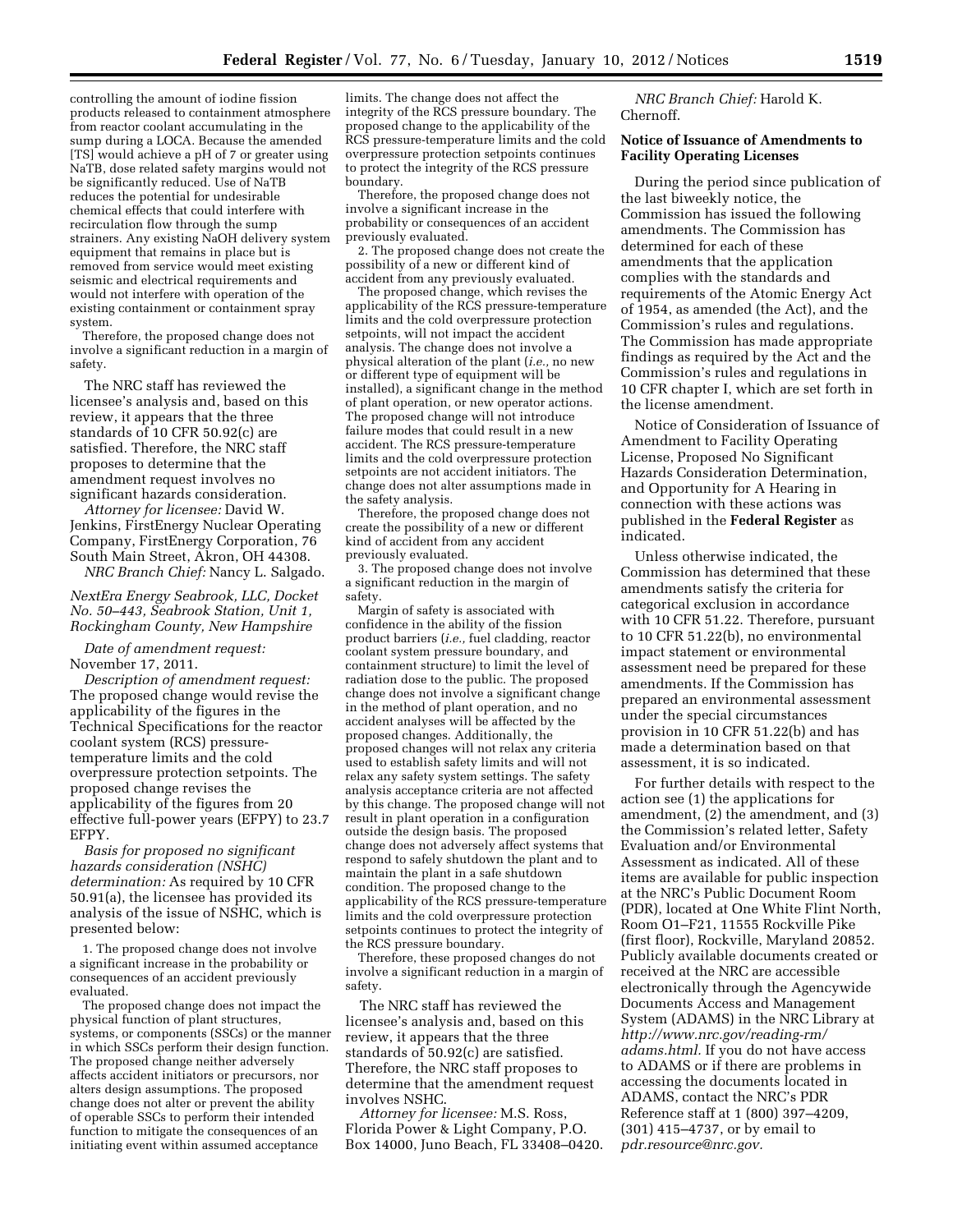*Arizona Public Service Company, et al., Docket Nos. STN 50–528, STN 50–529, and STN 50–530, Palo Verde Nuclear Generating Station, Units 1, 2, and 3, Maricopa County, Arizona* 

*Date of application for amendment:*  March 31, 2011, as supplemented by letter dated August 12, 2011.

*Brief description of amendment:* The amendments relocated certain surveillance frequencies to a licenseecontrolled program (the Surveillance Frequency Control Program) in accordance with Technical Specification Task Force (TSTF) Improved Standard Technical Specifications Change Traveler TSTF– 425, Revision 3, ''Relocate Surveillance Frequencies to Licensee Control— RITSTF (Risk Informed Technical Specification Task Force) Initiative 5b.'' The amendments also approved two deviations from TSTF–425, Revision 3: an administrative change which would allow it to retain a definition that also appears in a portion of the plants' technical specifications that are not subject to TSTF–425, and TS Bases changes recommended by the NRC to the TSTF in a letter dated April 14, 2010.

*Date of issuance:* December 15, 2011. *Effective date:* As of the date of issuance and shall be implemented within 180 days from the date of issuance.

*Amendment No.:* Unit 1—188; Unit 2—188; Unit 3—188.

*Facility Operating License Nos. NPF– 41, NPF–51, and NPF–74:* The amendment revised the Operating Licenses and Technical Specifications.

*Date of initial notice in* **Federal Register**: June 14, 2011 (76 FR 34765). The supplemental letter dated August 12, 2011, provided additional information that clarified the application, did not expand the scope of the application as originally noticed, and did not change the staff's original proposed no significant hazards consideration determination as published in the **Federal Register**.

The Commission's related evaluation of the amendments is contained in a Safety Evaluation dated December 15, 2011.

*No significant hazards consideration comments received:* No.

*Carolina Power and Light Company, Docket Nos. 50–325 and 50–324, Brunswick Steam Electric Plant, Units 1 and 2, Brunswick County, North Carolina* 

*Date of application for amendments:*  July 12, 2011.

*Brief Description of amendments:* The license amendments revised Brunswick

Steam and Electric Plant, Units 1 and 2 Technical Specification (TS) 3.4.5, ''RCS Leakage Detection Instrumentation,'' consistent with the NRC-approved Technical Specification Task Force (TSTF) Standard Technical Specification Change Traveler, TSTF– 514, ''Revise BWR [Boiling Water Reactor] Operability Requirements and Actions for RCS [Reactor Coolant System] Leakage Instrumentation,'' Revision 3. The availability of this TS improvement was announced in the **Federal Register** on December 17, 2010 (75 FR 79048) as part of the consolidated line item improvement process.

*Date of issuance:* December 21, 2011. *Effective date:* Date of issuance, shall be implemented within 60 days of the effective date.

*Amendment Nos.:* Unit 1—260 and Unit 2—288.

*Facility Operating License Nos. DPR– 71 and DPR–62:* Amendments revised the technical specifications.

*Date of initial notice in Federal Register:* September 6, 2011 (76 FR 55127).

The Commission's related evaluation of the amendments is contained in a safety evaluation dated December 21, 2011.

*No significant hazards consideration comments received:* No.

*Exelon Generation Company, LLC, Docket Nos. 50–352 and 50–353, Limerick Generating Station, Units 1 and 2, Montgomery County, Pennsylvania* 

*Date of application for amendment:*  April 6, 2011.

*Brief description of amendment:* The amendments modify the actions to be taken when the containment atmosphere gaseous radioactivity monitoring system and the primary containment pressure and temperature monitoring system are the only operable reactor coolant leakage detection monitoring systems. The modified actions require additional, more frequent monitoring of other indications of Reactor Coolant System (RCS) leakage and provide appropriate time to restore another monitoring system to operable status. This change is consistent with the U.S. Nuclear Regulatory Commission-approved safety evaluation on Technical Specification Task Force (TSTF) Traveler, TSTF–514–A, Revision 3, ''Revised [Boiling Water Reactor] BWR Operability Requirements and Actions for RCS Leakage Instrumentation,'' dated November 24, 2010.

*Date of issuance:* December 19, 2011.

*Effective date:* As of the date of issuance, and shall be implemented within 60 days.

*Amendment Nos.:* 205 and 167. *Facility Operating License Nos. NPF– 39 and NPF–85.* These amendments revised the license and the technical specifications.

*Date of initial notice in Federal Register:* August 9, 2011 (76 FR 48911). The Commission's related evaluation of the amendment is contained in Safety Evaluation dated December 19, 2011.

*No significant hazards consideration comments received:* No.

*Attorney for licensee:* J. Bradley Fewell, Esquire, Associate General Counsel, Exelon Generation Company, LLC, 4300 Winfield Road, Warrenville, IL 60555.

*NRC Branch Chief:* Harold K. Chernoff.

*Florida Power Corporation, et al., Docket No. 50–302, Crystal River Unit 3 Nuclear Generating Plant, Citrus County, Florida* 

*Date of application for amendment:*  December 20, 2010, as supplemented by letters dated July 20, September 1, and October 5, 2011. The July 20, 2011, submittal entirely replaced the licensee's submittal dated December 20, 2010.

*Brief description of amendment:*  Florida Power Corporation (the licensee) will be constructing and operating an onsite independent spent fuel storage installation, under its general license, in order to maintain full-core offload capacity in the spent fuel pools located in the CR–3 auxiliary building (AB). In support of future dry shielded canister/ transfer cask loading operation, the licensee is replacing the AB overhead crane. This amendment approved departure from a method for evaluating the replaced AB overhead crane, revisions to the CR–3 Final Safety Analysis Report (FSAR), and changes to the associated commitments in the FSAR.

*Date of issuance:* December 27, 2011. *Effective date:* Date of issuance, to be implemented within 180 days. The FSAR changes shall be implemented in the next periodic update made in accordance with 10 CFR 50.71(e).

*Amendment No.:* 239.

*Facility Operating License No. DPR– 72:* Amendment approved revisions to the FSAR Sections 5.1.1.1.h, 9.6.1.5.a.5, and 9.6.3.1 as indicated in the NRC's safety evaluation dated December 27, 2011.

*Date of initial notice in Federal Register:* September 6, 2011 (76 FR 55129). The supplements dated September 1 and October 5, 2011,